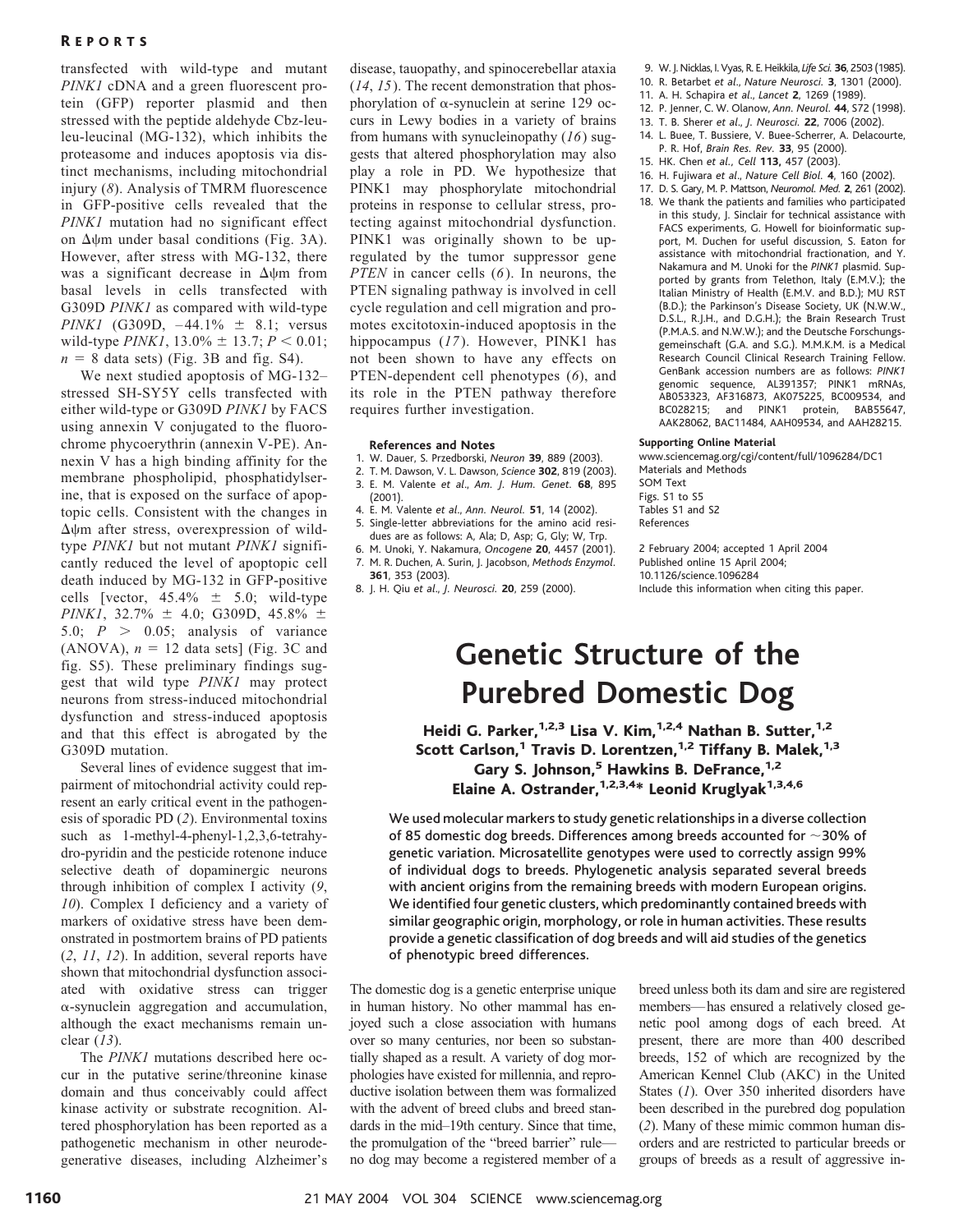breeding programs used to generate specific morphologies. We have previously argued that mapping genes associated with common diseases, including cancer, heart disease, epilepsy, blindness, and deafness, as well as genes underlying the striking diversity among breeds in morphology and behavior, will best be accomplished through elucidating and taking advantage of the population structure of modern breeds (*3*). Understanding the genetic relationships among breeds will also provide insight into the directed evolution of our closest animal companions.

Mitochondrial DNA analyses have been used to elucidate the relationship between the domestic dog and the wolf (*4*–*6*), but the evolution of mitochondrial DNA is too slow to allow inferences about relationships among modern dog breeds, most of which have existed for fewer than 400 years (*1*, *7*, *8*). One previous study showed that nuclear microsatellite loci could be used to assign dogs from five breeds to their breed of origin, demonstrating large genetic distances among these breeds (*9*). Another study used microsatellites to detect the relatedness of two breed pairs in a collection of 28 breeds but could not establish broader phylogenetic relationships among the breeds (*10*). The failure to find such relationships could reflect the properties of microsatellite loci (*10*), the limited number of breeds examined, or the analytical methods used in the study. Alternatively, it may reflect the complex structure in purebred dog populations, resulting from the recent origin of most breeds and the mixing of ancestral types in their creation. Here, we show that microsatellite typing of a diverse collection of 85 breeds, combined with phylogenetic analysis and modern genetic clustering methods (*11*, *12*), allows the definition of related groups of breeds and that genetic relatedness among breeds often correlates with morphological similarity and shared geographic origin.

To assess the amount of sequence variation in purebred dogs, we first resequenced 19,867 base pairs of noncontiguous genomic sequence in 120 dogs representing 60 breeds. We identified 75 single nucleotide polymorphisms (SNPs), with minor allele frequencies ranging from 0.4 to 48% (table S1). Fourteen of the SNPs were breed specific. When all dogs were considered as a single population, the observed nucleotide heterozygosity (*13*) was  $8 \times 10^{-4}$ , essentially the same as that found for the human population (*14*, *15*).

To further characterize genetic variation within and among breeds, we genotyped 96 microsatellite loci in 414 purebred dogs representing 85 breeds (five unrelated dogs that lacked any common grandparents were sampled from most breeds; table S2). We predicted that, because of the existence of breed barriers, dogs from the same breed would be more similar genetically than dogs from different breeds. To test this prediction, we estimated the proportion of genetic variation among individual dogs that could be attributed to breed membership. An analysis of molecular variance (*16*) in the microsatellite data showed that variation among breeds accounts for more than 27% of total genetic variation. Similarly, the average genetic distance between breeds calculated from the SNP data is  $F_{ST} = 0.33$ . These observations are consistent with previous reports that analyzed fewer dog breeds (*9*, *10*), confirming the prediction that breed barriers have led to strong genetic isolation among breeds, and are in marked contrast to the much lower genetic differentiation (typically in the range of 5 to 10%) found among human populations (*17*, *18*). Variation among breeds in dogs is on the high end of the range reported for domestic livestock populations (*19*, *20*).

Strong genetic differentiation among dog breeds suggests that breed membership could be determined from individual dog genotypes (*9*). To test this hypothesis, we first applied a Bayesian model–based clustering algorithm, implemented in the program *structure* (*11*, *12*, *21*), to the microsatellite data. The algorithm attempts to identify genetically distinct subpopulations on the basis of patterns of allele frequencies. We applied *structure* to overlapping subsets of 20 to 22 breeds at a time (*22*) and observed that most breeds formed distinct clusters consisting solely of all the dogs from that breed (Fig. 1A). Dogs in only four breeds failed to consistently cluster with others of the same breed: Perro de Presa Canario, German Shorthaired Pointer, Australian Shepherd, and Chihuahua. In addition, six pairs of breeds clustered together in the majority of runs. These pairings—Alaskan Malamute and Siberian Husky, Belgian Sheepdog and Belgian Tervuren, Collie and Shetland Sheepdog, Greyhound and Whippet, Bernese Mountain Dog and Greater Swiss Mountain Dog, and Bullmastiff and Mastiff—are all expected on the basis of known breed history. To test whether these closely related breed pairs were nonetheless genetically distinct, we applied *structure* to each of these clusters. In all but one case, the clusters separated into two populations corresponding to the individual breeds(Fig. 1B). The

single exception was the cluster containing Belgian Sheepdogs and Belgian Tervurens. The European and Japanese Kennel Clubs classify these as coat color and length varieties of a single breed (*23*, *24*), and although the AKC recognizes them as distinct breeds, the breed barrier is apparently too recent or insufficiently strict to have resulted in genetic differentiation.

We next examined whether a dog could be assigned to its breed on the basis of genotype data alone. Using the direct assignment method (*25*) with a leave-one-out analysis, we were able to assign 99% of individual dogs to the correct breed. Only 4 dogs out of 414 were assigned incorrectly: one Beagle as a Perro de Presa Canario, one Chihuahua as a Cairn Terrier, and two German Shorthaired Pointers as a Kuvasz and a Standard Poodle. All four errors involved breeds that did not form single-breed clusters in the *structure* analysis.

Having demonstrated that modern dog breeds are distinct genetic units, we next sought to define broader genetic relationships among the breeds. We first used standard neighbor-joining methods to build a majorityrule consensus tree of breeds (Fig. 2), with distances calculated using the chord distance measure (*26*), which does not assume a particular mutation model and is thought to perform well for closely related taxa (*27*). The tree was rooted using wolf samples. The deepest split in the tree separated four Asian spitz-type breeds, and within this branch the Shar-Pei split first, followed by the Shiba Inu, with the Akita and Chow Chow grouping together. The second split separated the Basenji, an ancient African breed. The third split separated two Arctic spitz-type breeds, the Alaskan Malamute and Siberian Husky, and the fourth split separated two Middle Eastern sight hounds, the Afghan and Saluki, from the remaining breeds.

The first four splits exceeded the majorityrule criterion, appearing in more than half of the bootstrap replicates. In contrast, the remaining breeds showed few consistent phylogenetic relationships, except for close groupings of five breed pairs that also clustered together in the *structure* analysis, one new pairing of the closely related West Highland White Terrier and Cairn Terrier, and the significant grouping of three Asian companion breeds of similar appearance, the Lhasa Apso, Shih Tzu, and Pekingese (fig. S1). A close relationship among these three breeds was also observed in the *structure* analysis, with at least two of the three clustering together in a majority of runs. The flat topology of the tree likely reflects a largely common founder stock and occurrence of extensive gene flow between phenotypically dissimilar dogs before the advent of breed clubs and breed barrier rules. In addition, it probably reflects the fact that some historically older breeds that died out during the famines, depressions, and wars of the 19th and 20th centuries have been recreated with

<sup>&</sup>lt;sup>1</sup>Division of Human Biology, <sup>2</sup>Division of Clinical Research, Fred Hutchinson Cancer Research Center, Post Office Box 19024, 1100 Fairview Avenue North, D4- 100, Seattle, WA 98109–1024, USA. <sup>3</sup> Molecular and Cellular Biology Program, University of Washington, Box 357275, Seattle, WA 98195–7275, USA. <sup>4</sup> Department of Genome Sciences, University of Washington, Box 351800, Seattle, WA 98195-7275, USA. <sup>5</sup>Department of Veterinary Pathobiology, College of Veterinary Medicine, University of Missouri, Columbia, MO 65211, USA. 6 Howard Hughes Medical Institute, 1100 Fairview Avenue North, D4-100, Seattle, WA 98109–1024, USA.

<sup>\*</sup>To whom correspondence should be addressed. Email: eostrand@fhcrc.org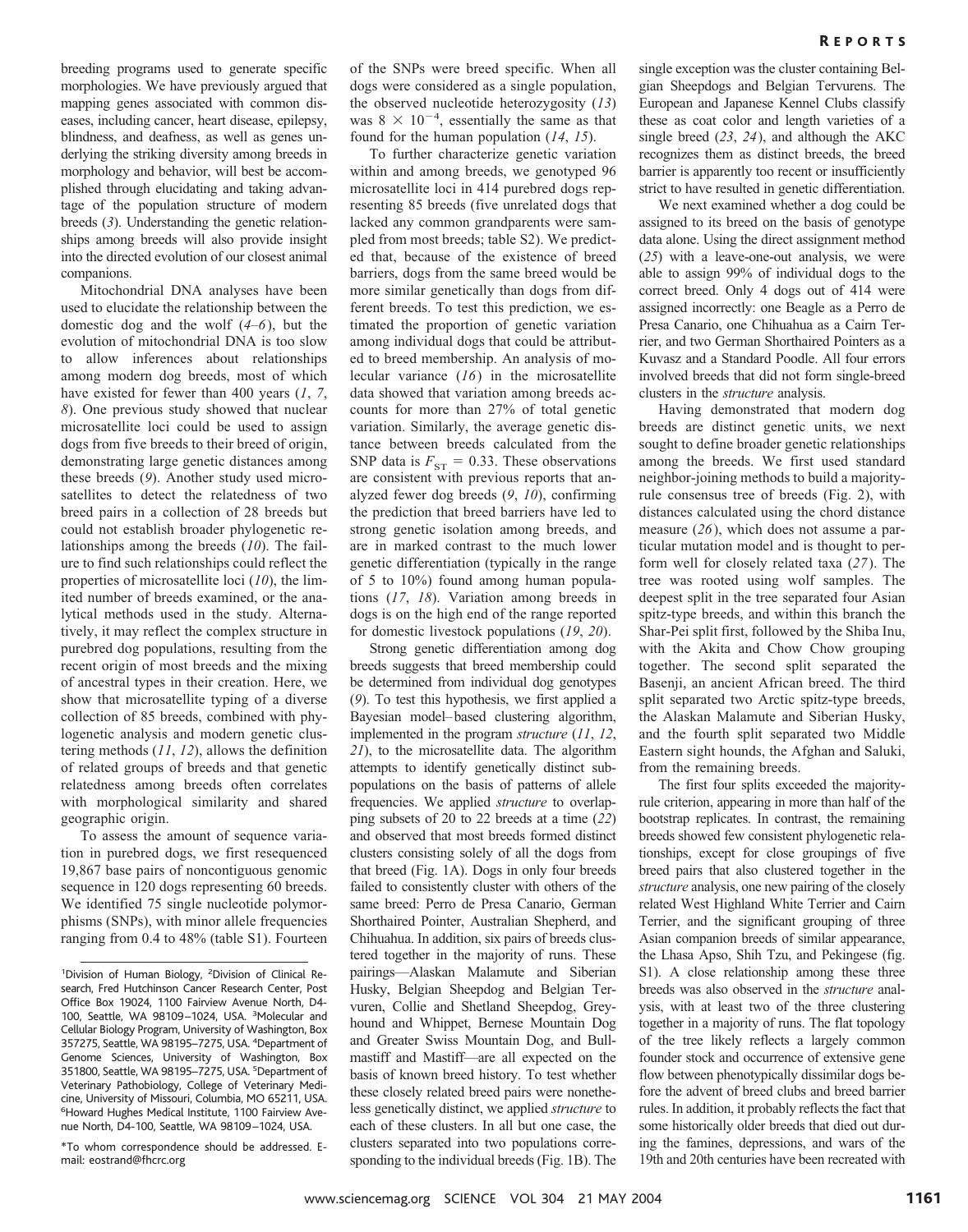

**Fig. 1.** Clustering assignment of 85 dog breeds. (**A**) Seventy-four breeds are represented by five unrelated dogs each, and the remaining 11 breeds are represented by four unrelated dogs each. Each individual dog is represented on the graph by a vertical line divided into colored segments corresponding to different genetic clusters. The length of each colored segment is equal to the estimated proportion of the individual's mem-

bership in the cluster of corresponding color (designated on the *y* axis as a percentage). Breeds are labeled below the figure. (**B**) Six clusters containing two breeds each are subdivided at  $K = 2$ , with colors representing the estimated proportion of individual membership in only two possible clusters. Black lines separate individual dogs and the two breeds are labeled below the figures.



**Fig. 2.** Consensus neighbor-joining tree of 85 dog breeds and the gray wolf. Nine breeds that form branches with statistical support are shown. The remaining 76 breeds show little phylogenetic structure and have been combined into one branch labeled "All other breeds" for simplification. The entire tree is shown in fig. S1. The trees that formed the consensus are based on the chord distance measure. Five hundred bootstrap replicates of the data were carried out, and the fraction of bootstraps supporting each branch is indicated at the corresponding node as a percentage for those branches supported in more than 50% of the replicates. The wolf population at the root of the tree consists of eight individuals, one from each of the following countries: China, Oman, Iran, Sweden, Italy, Mexico, Canada, and the United States. Branch lengths are proportional to bootstrap values.

the use of stock from phenotypically similar or historically related dogs.

Whereas the phylogenetic analysis showed separation of several breeds with ancient origins from a large group of breeds with presumed modern European origins, additional subgroups may be present within the latter

group that are not detected by this approach for at least two reasons (*28*). First, the true evolutionary history of dog breeds is not well represented by the bifurcating tree model assumed by the method because existing breeds were mixed to create new breeds (a process that continues today). Second, methods based on genetic distance matrices lose information by collapsing all genotype data for pairs of breeds into a single number. The clustering algorithm implemented in *structure* was explicitly designed to overcome these limitations (*11*, *12*, *28*) and has been applied to infer the genetic structure of several species (*17*, *28*, *29*). We therefore ran *structure* on the entire data set using increasing values of *K* (the number of subpopulations the program attempts to find) to identify ancestral source populations. In this analysis, a modern breed could closely mirror a single ancestral population or represent a mixture of two or more ancestral types.

At  $K = 2$ , one cluster was anchored by the first seven breeds to split in the phylogenetic analysis, whereas the other cluster contained the large number of breeds with a flat phylogenetic topology (Fig. 3A). Five runs of the program produced nearly identical results, with a similarity coefficient (*17*) of 0.99 across runs. Seven other breeds share a sizeable fraction of their ancestry with the first cluster. These fourteen breeds all date to antiquity and trace their ancestry to Asia or Africa. When a diverse set of wolves from eight different countries was included in the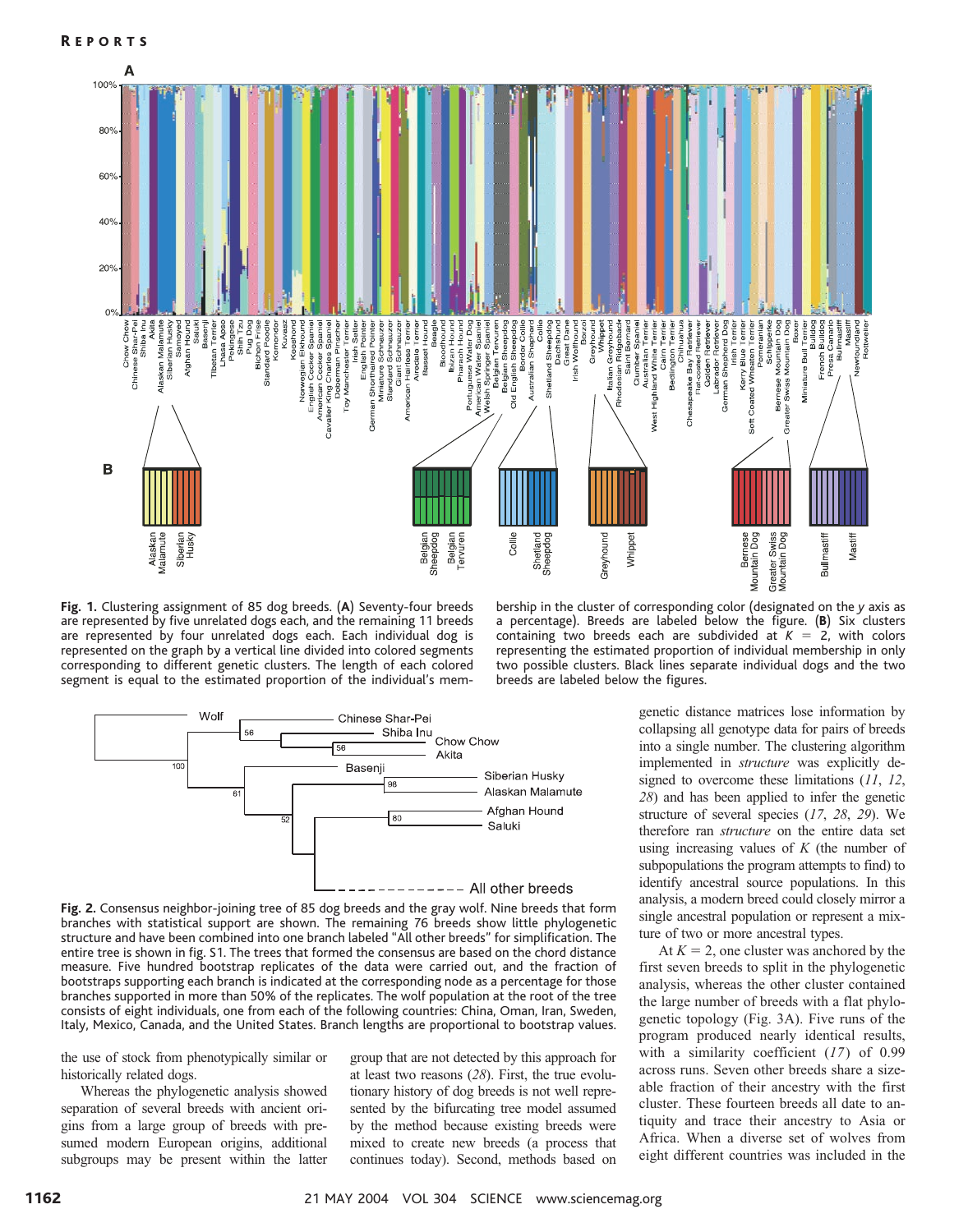

**Fig. 3.** (**A**) Population structure of 85 domestic dog breeds. Each individual dog is represented by a single vertical line divided into *K* colors, where *K* is the number of clusters assumed. Each color represents one cluster, and the length of the colored segment shows the individual's estimated proportion of membership in that cluster. Black lines separate the breeds that are labeled below the figure. Representative breeds pictured above

the graph from left to right: Akita, Pekingese, Belgian Sheepdog, Collie, Doberman Pinscher, Basset Hound, American Cocker Spaniel, Bedlington Terrier, Flatcoated Retriever, Newfoundland, and Mastiff. Results shown are averages over 15 *structure* runs at each value of *K*. (**B**) Population structure, as in (A), but with gray wolves included. Graph shown is averaged over five *structure* runs at  $K = 2$ .

analysis, they fell entirely within this cluster (Fig. 3B). The branch leading to the wolf outgroup also fell within this group of breeds in the phylogenetic analysis (Fig. 2).

At  $K = 3$ , additional structure was detected that was not readily apparent from the phylogenetic tree. The new third cluster consisted primarily of breeds related in heritage and appearance to the Mastiff and is anchored by the Mastiff, Bulldog, and Boxer, along with their close relatives, the Bullmastiff, French Bulldog, Miniature Bull Terrier, and Perro de Presa Canario. Also included in the cluster are the Rottweiler, Newfoundland, and Bernese Mountain Dog, large breeds that are reported to have gained their size from ancient Mastiff-type ancestors. Less expected is the inclusion of the German Shepherd Dog. The exact origins of this breed are unknown, but our results suggest that the years spent as a military and police dog in the presence of working dog types, such as the Boxer, are responsible for shaping the genetic background of this popular breed. Three other breeds showed partial and inconsistent membership in this cluster across *structure* runs, (fig. S2), which lowered the similarity coefficient to 0.84.

At  $K = 4$ , a fourth cluster was observed, which included several breeds used as herding dogs: Belgian Sheepdog, Belgian Tervuren, Collie, and Shetland Sheepdog. The Irish Wolfhound, Greyhound, Borzoi, and Saint Bernard were also frequently assigned to this cluster. Although historical records do not suggest that these dogs were ever used to herd livestock, our results suggest that these breeds are either progenitors to or descendants of herding types. The breeds in the remaining cluster are primarily of relatively recent European origins and are mainly different types of hunting dogs: scent hounds, terriers, spaniels, pointers, and retrievers. Clustering at  $K = 4$  showed a similarity coefficient of 0.61, reflecting similar cluster membership assignments for most breeds but variable assignments for other breeds across runs (fig. S2). At  $K = 5$ , the similarity coefficient dropped to 0.26 and no additional consistent subpopulations were inferred, suggesting a lack of additional high-level substructure in the sampled purebred dog population.

Our results paint the following picture of the relationships among domestic dog breeds. Different breeds are genetically distinct, and individuals can be readily assigned to breeds on the basis of their genotypes. This level of divergence is surprising given the short time since the origin of most breeds from mixed ancestral stocks and supports strong reproductive isolation within each breed as a result of the breed barrier rule. Our results support at least four distinct breed groupings representing separate "adaptive radiations." A subset of breeds with ancient Asian and African origins splits off from the rest of the breeds and shows shared patterns of allele frequencies. At first glance, it is surprising that a single genetic cluster includes breeds from Central Africa (Basenji), the Middle East (Saluki and Afghan), Tibet (Tibetan Terrier and Lhasa Apso), China (Chow Chow, Pekingese, Shar-Pei, and Shi Tzu), Japan (Akita and Shiba Inu), and the Arctic (Alaskan Malamute, Siberian Husky, and Samoyed). However, several researchers have hypothesized that early pariah dogs originated in Asia and migrated with nomadic human groups both south to Africa and north to the Arctic, with subsequent migrations occurring throughout Asia (*5*, *6*, *30*). This cluster includes Nordic breeds that phenotypically resemble the wolf, such as the Alaskan Malamute and Siberian Husky, and shows the closest genetic relationship to the wolf, which is the direct